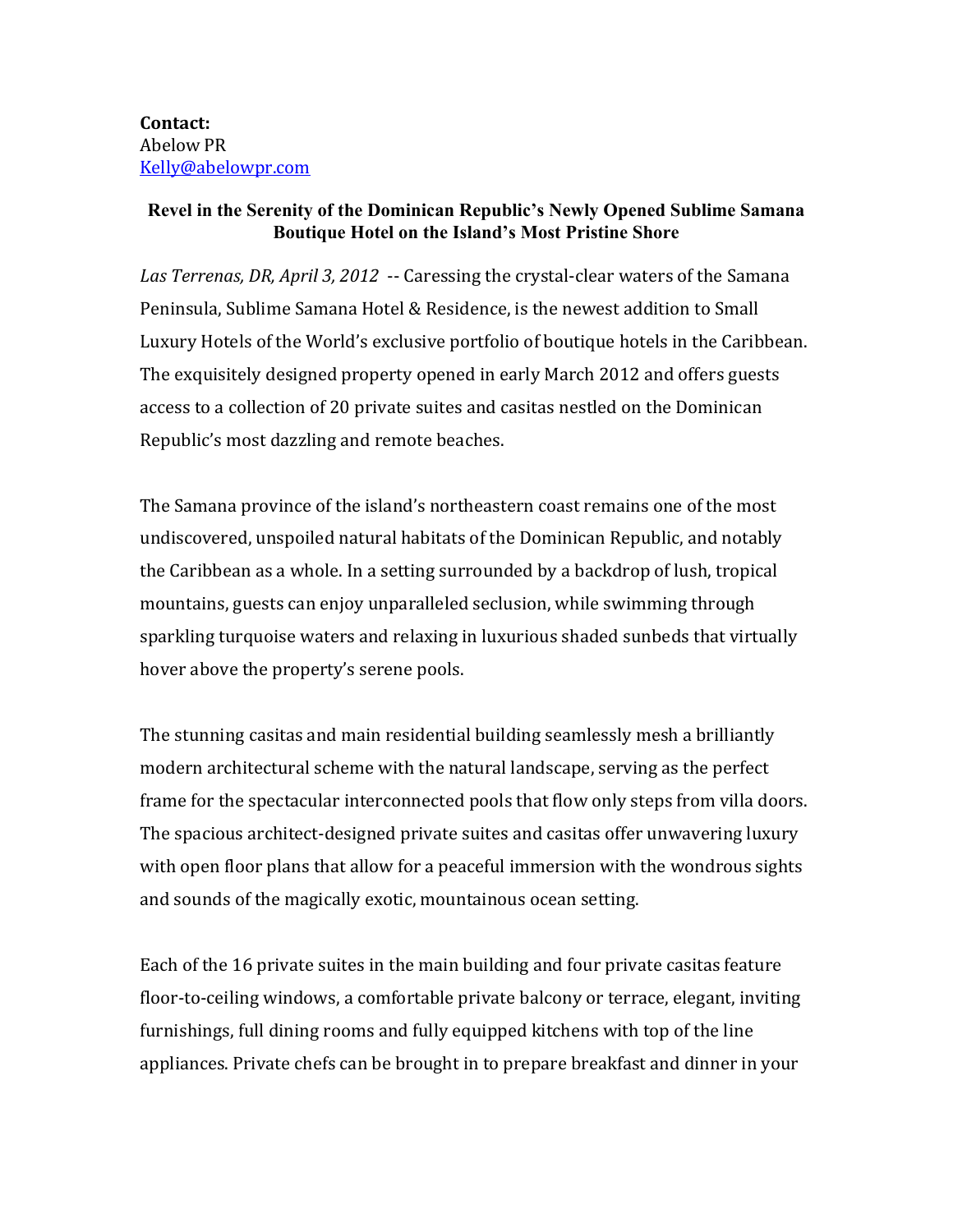personal state of the art kitchen as you rejuvenate in the tranquil Caribbean breeze on your well-appointed terrace.

## **Unwind on Shaded Sunbeds and Refresh in the Sparkling Sea**

Continuing to offer the unabated luxury for which Small Luxury Hotels is known, Sublime Samana has spared no detail when it comes to ensuring the best of creature comforts and pleasures for its guests. A gem of the Caribbean, the isolated property allows guests to revel in the warm Caribbean breeze with access to six-miles of pristine, sandy palm-fringed beach. Following a mellow beachside stroll, comfortable chaises await guests seeking a moment of reflection, a refreshing beverage, or simple relaxation.

For guests looking for an afternoon treat, the poolside grille offers delectable dishes in a casual open-air waterfront setting. For a more elegant twist, the property's main restaurant, Bistro, offers visitors a fusion of French and Mediterranean cuisine in an intimate atmosphere with both indoor and outdoor terrace seating.

For parents and couples seeking an afternoon of romance and relaxation, the rustic, Robinson Crusoe inspired, natural beach Spa will offer an array of indigenous treatments right on the fine sand of the property's magnificent shore. Sublime Spa will offer massages, facials, body wraps, and a signature purifying rain massage. After treatments, guests can feel the sand sift between their toes as they sip chilled coconut milk directly from the coconut itself.

Offering the option of further excursions, guests can partake in journeys to the spectacular Limon waterfall or to the National Park Los Haitises with its calcified hills, caves, mangroves, and multitude of bird species and exotic sea turtles. Those who visit between January and March, can take a whale-watching boat trip to see the humpback whales arrive annually in Samana to mate, give birth and nurse their